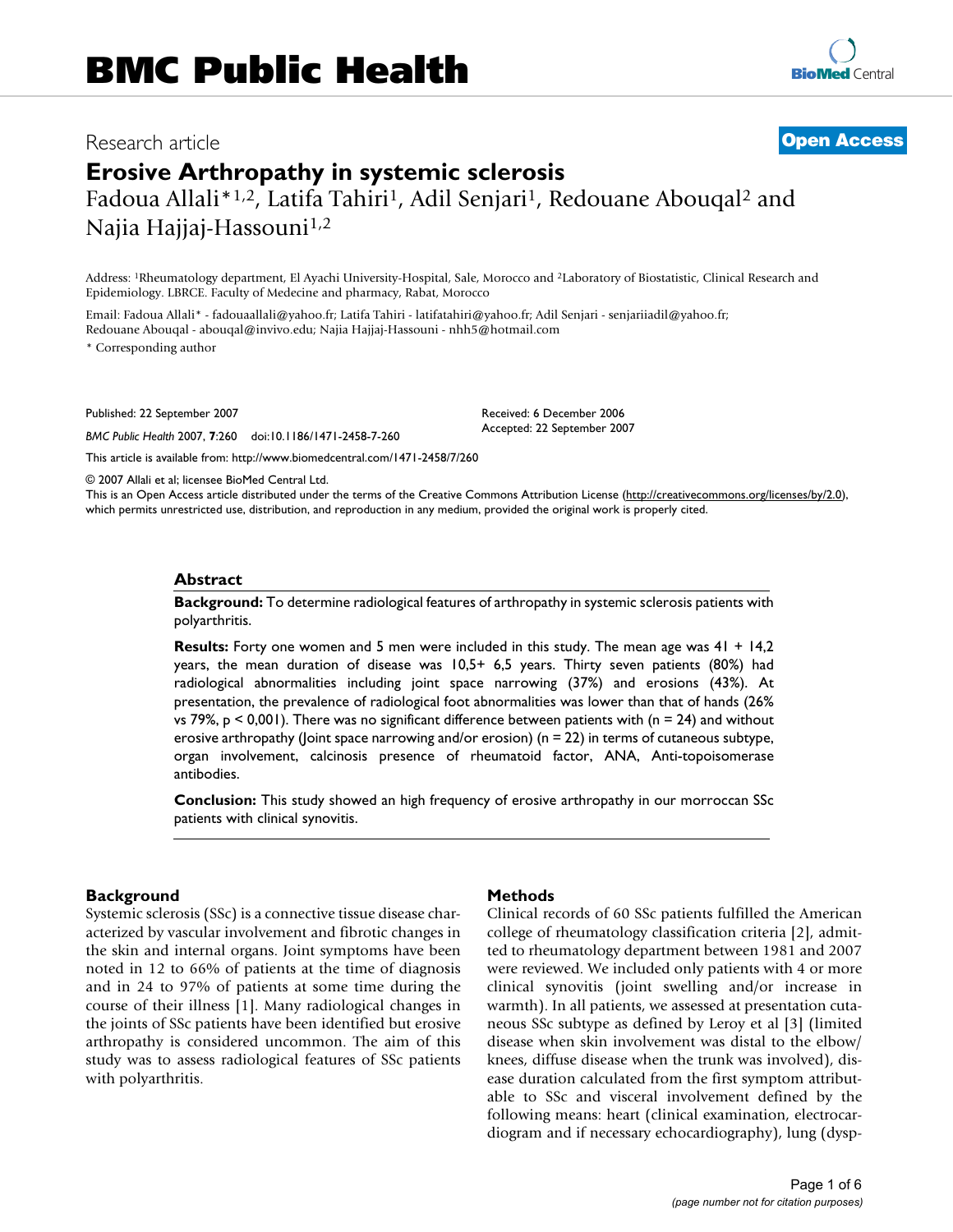nea, pulmonoray function test, chest radiograph and if necessary computed tomography), kidney (urine analysis, BUN, and serum creatinine level), gastrointestinal tract (dysphagia, oesophageal manometry). The serological status of the patients for rheumatoid factor was performed by waaler rose test and latex agglutination test (cut-off level 1/40), antinuclear antibodies (ANA) was determined by indirect immunofluorescent technique on HEp-2 cells (cut-off level : 1/40), and anti DNA topoisomerase I antibodies (Anti-Scl 70) by enzyme-linked immunosorbent assay (cut-off level, 20 EU/ml). Radiographs of hands and feet at presentation, were read by 2 independent observers. The interobserver coefficient of variability was 0,1. Three radiological patterns of abnormalities of joints (erosion: interruption of the cortical surface; space narrowing: focal or diffuse joint narrowing), bone (radiological demineralisation: juxta-articular or generalised osteoporosis; bone resorption), and soft tissue (calcifications) were assessed.

Statistical analysis was carried out with the student's test for continuous data and chi square test for categorical data. Multiple logistic regression was used to analyse predictor variables as age, disease duration and erythrocyte sedimentation rate (ESR). Differences were considered significant when  $p < 0.05$ 

#### **Results**

At presentation, 46 out of 60 SSc patients had 4 or more synovitis and were included in the study. Most of SSc patients were women (female/male ratio 8,2) with a mean age of  $41 \pm 14.2$  (SD) years (median, 38.5 years) and a disease duration of  $10.5 \pm 6.5$  years (median, 10 years). There were 16 cases (35%) with limited scleroderma and 30 cases (65%) with diffuse scleroderma. The prevalence of the different organs and systems involved were as follows: Lung: 57%, Gastro-intestinal tract: 37%, heart: 17%, kidney: 4%. Inactive digital ulcers were seen in 15% of cases (see table 1).

Twelve patients had overlap syndromes: rheumatoid arthritis, 2 cases; systemic lupus erythematosus, 3 cases, polymyositis, 3 cases, sjögren syndrome, 4 cases.

For the serological status of the patients, SSc patients were ANA positive in 62%, antitopoisomerase I antibodies were positive in 33%. Rheumatoid factor was positive in 31%. when we compared the age  $(43,3 \pm 14,1 \text{ vs } 39,8 \pm 14)$ 14,3;  $p = 0.4$ ) and disease duration  $(11.2 \pm 7.3 \text{ versus } 9.1 \text{ m})$  $\pm$  4,6; p = 0,2) of SSc patients divided in limited and diffuse subset no difference emerged.

Juxtaarticular demineralization was detected in 17 patients (37%), distal phalange resorption in 8 patients (18%) and extra articular calcifications in 5 patients

**Table 1: Characteristics of systemic sclerosis (SSc) patients**

| <b>Characteristics of patients</b>        | <b>SSc patients</b> |
|-------------------------------------------|---------------------|
| Sex: female/male                          | 41/5                |
| Mean age (years)                          | $41 \pm 14.2$       |
| Mean duration of disease<br>(years)       | $10.5 \pm 6.5$      |
| <b>SSc subtype</b>                        |                     |
| Diffuse systemic sclerosis                | 30 (65%)            |
| Limited systemic sclerosis                | 16(35%)             |
| Peripheral vascular (inactive             | 7 (15%)             |
| Digital ulcers)                           |                     |
| Organ involvement                         |                     |
| Lung involvment                           | 25 (57%)            |
| Gastro-intestinal involvement             | 17 (37%)            |
| Heart involvement                         | 8(17%)              |
| Kidney involvement                        | 2(4,3%)             |
| <b>Positive rheumatoid factor</b>         | 12(31%)             |
| <b>Positive antinuclear</b><br>antibodies | 24 (62%)            |
| Antitopoisomerase I                       | 15 (33%)            |

Values are presented as mean ± SD and n(%) SSc: systemic sclerosis

(12%). Radiological changes seen in our SSc patients are summarized in the table 2. The more prevalent radiological patterns of SSc patients are illustrated in figures 1, 2, 3, 4.

At presentation, the prevalence of radiological foot abnormalities was lower than that of hands (26% vs 79%,  $p <$ 0,001), whereas no significant difference was detected in the prevalence of joint space narrowing (5% of the feet vs 33% of the hands;  $p = 0.3$ ), erosion (12% of the feet ver-



#### **Figure 1**

X-ray of hands showing. - Erosion of the fourth and the fifth proximal inter phalangeal joint on the left hand. - Terminal phalangeal tuft resorption (arrow).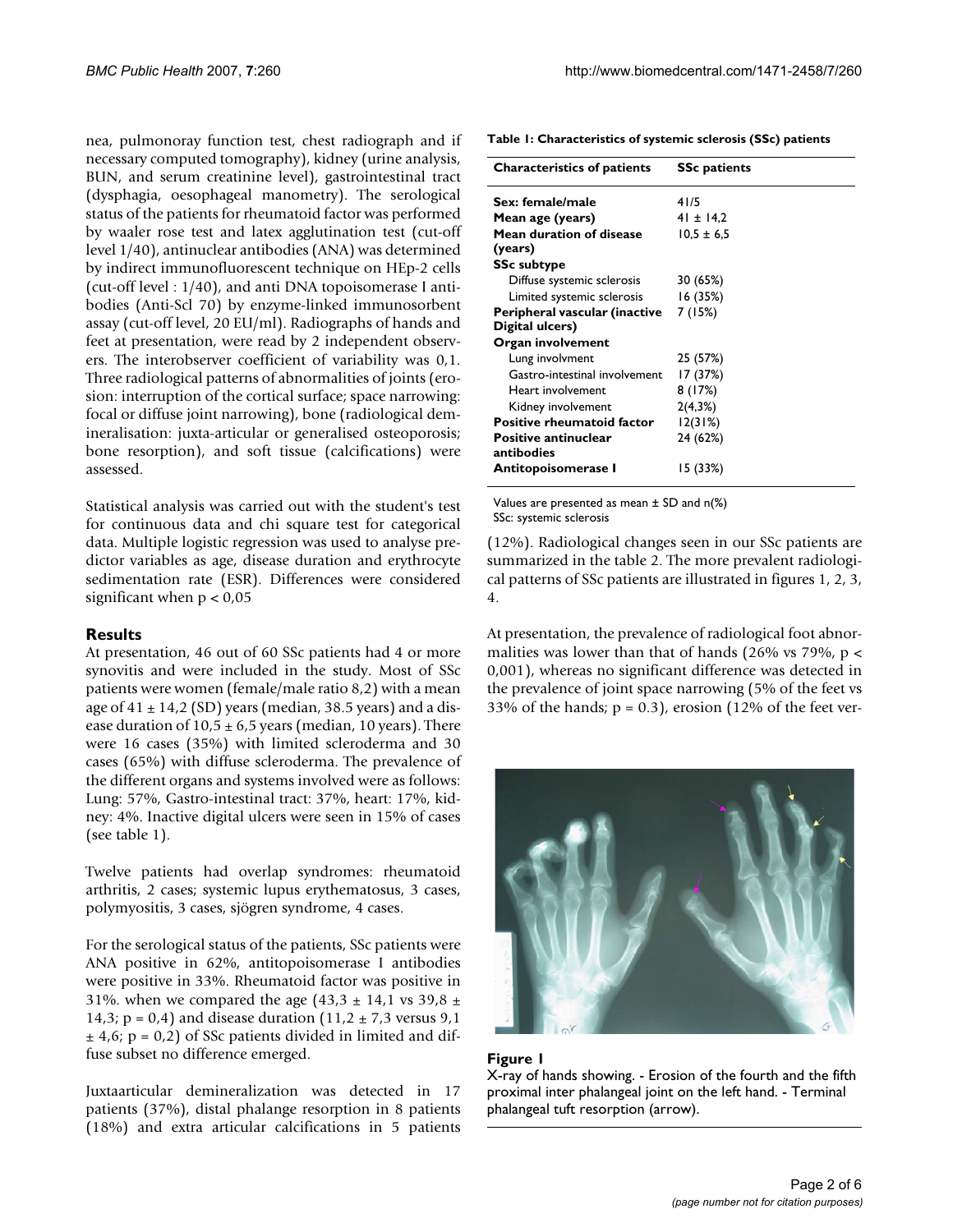| Radiological abnormalities | Systemic patients $n = 46$ |
|----------------------------|----------------------------|
| Radiological abnormalities |                            |
| in the hand                |                            |
| Bone demineralization      | 33%                        |
| oint space narrowing       | 15(33%)                    |
| <b>MCP</b>                 | 3                          |
| PIP                        | П                          |
| DIP                        | $\overline{2}$             |
| Radiocarpal                | 7                          |
| Joint erosions             | 14(31%)                    |
| <b>MCP</b>                 | 4                          |
| PIP                        | 10                         |
| DIP                        |                            |
| Radiocarpal                | 7                          |
| Ulnar styloid erosions     | 1(2%)                      |
| Radiological abnormalities |                            |
| in the foot                |                            |
| Bone demineralization      | 5%                         |
| Joint space narrowing      | 2(5%)                      |
| <b>MTP</b>                 |                            |
| Ankle                      |                            |
| Joint erosion              | 5 (12%)                    |
| <b>MTP</b>                 | 3                          |
| Talo-navicular joint       | 2                          |
| Terminal phalangeal tuft   | 8(18%)                     |
| resorption                 |                            |
| Calcinosis                 | 5(12%)                     |

**Table 2: Radiological abnormalities of the hands, wrists and feet in systemic sclerosis (SSc) patients**

**Table 3: Comparison between clinical and serological features of SSc patients with and without joint erosions**

| Values are n (%)   |  |  |
|--------------------|--|--|
| DIP: distal interp |  |  |

rphalangeal joint, MCP: metacarpophalangeal joint, PIP: proximal interphalangeal joint. MTP: metatarsophalangeal joint

sus 31% of the hand;  $p = 0.18$ ) and bone demineralization (5% of the feet versus 33% of the hands;  $p = 0.29$ ).

We found no significant difference between patients with (n = 24) and without erosive arthropathy (Joint space narrowing and/or erosion)  $(n = 22)$  in terms of cutaneous subtype, organ involvement, calcinosis, presence of rheumatoid factor, ANA, Anti-topoisomerase antibodies (see table 3). In multiple logistic regression, age of patients >

| Table 4: Correlation between some clinical patients                |  |
|--------------------------------------------------------------------|--|
| characteristics and erosive changes in systemic sclerosis patients |  |

| Variable                                          | <b>Odds Ratio</b><br>(OR) | 95%<br>Confidence<br>interval | p*         |
|---------------------------------------------------|---------------------------|-------------------------------|------------|
| Age > 38 years<br><b>Disease</b><br>duration > 10 | 1,15<br>2.1               | $0,33 - 3,9$<br>$0.61 - 7.3$  | 0,8<br>0.2 |
| years<br>$ESR > 30$ mm                            | 3                         | $0,8 - 11,8$                  | 0. I       |

\* Multiple logistic regression

ESR: erythrocyte sedimentation rate

|                                              | Erosive<br>arthropathy N<br>$= 24$ (%) | Non erosive<br>arthropathy N<br>$= 22 (%)$ | <b>p</b> * |
|----------------------------------------------|----------------------------------------|--------------------------------------------|------------|
| <b>SSc subtype</b>                           |                                        |                                            |            |
| Diffuse SSc                                  | 77,5                                   | 51,8                                       | 0,2        |
| <b>Limited SSc</b>                           | 22,5                                   | 48.2                                       | 0,3        |
| <b>Digital ulcers</b>                        | 13                                     | 18                                         | 0,5        |
| <b>Calcinosis</b>                            | 4                                      | 18                                         | 0,1        |
| Organ                                        |                                        |                                            |            |
| involvement                                  |                                        |                                            |            |
| Lung<br>disease                              | 58                                     | 50                                         | 0,5        |
| Kidney<br>involvement                        | 4                                      | 4                                          | ı          |
| Heart<br>involvement                         | 21                                     | 4                                          | 0,5        |
| Gastro-<br>intestinal<br>involvement         | 32                                     | 42                                         | 0,9        |
| <b>Associated</b>                            | 21                                     | 30                                         | 0,4        |
| connectivitis                                |                                        |                                            |            |
| <b>RA</b>                                    | 8                                      | 0                                          | 0,1        |
| <b>SLE</b>                                   | 4                                      | 9                                          | 0,6        |
| Sjögren's<br>Syndrome                        | 0                                      | 18                                         | 0,08       |
| Polymyositi<br>S                             | 8                                      | 5                                          | 0,4        |
| <b>Positive</b><br>rheumatoid<br>factor      | 33                                     | 18                                         | 0,2        |
| <b>Positive</b><br>antinuclear<br>antibodies | 46                                     | 60                                         | 0,9        |
| Anti<br>topoisomera<br>se I antibody         | 4                                      | 5                                          | 0,9        |

Values are %

\*Comparison between two groups carried out by chi-square test, RA: rheumatoid arthritis, SLE: systemic lupus erythematosus

38 years, disease duration longer than 10 years and ESR levels > 30 mm/h at presentation were risk factors but not significant association with erosions emerged (see table 4)

## **Discussion**

This study analyzed SSc patients with polyarthritis that has been observed in 46 out of 60 cases. This result is in agreement with Misra et al [4] who had documented clinical synovitis and joint inflammation with imaging techniques in 88% and 91%, respectively, of their SSc patients with a current or past history of articular symptoms. Erosive arthropathy was seen in 24/46 cases, is in agreement with prevalence of other reports [1,5,6]. The erosions were frequently atypical of rheumatoid arthritis, tended to be small and discrete, reflecting the relatively non invasive nature of the synovium in SSc. Histological studies have shown mild proliferation and fibrosis without pannus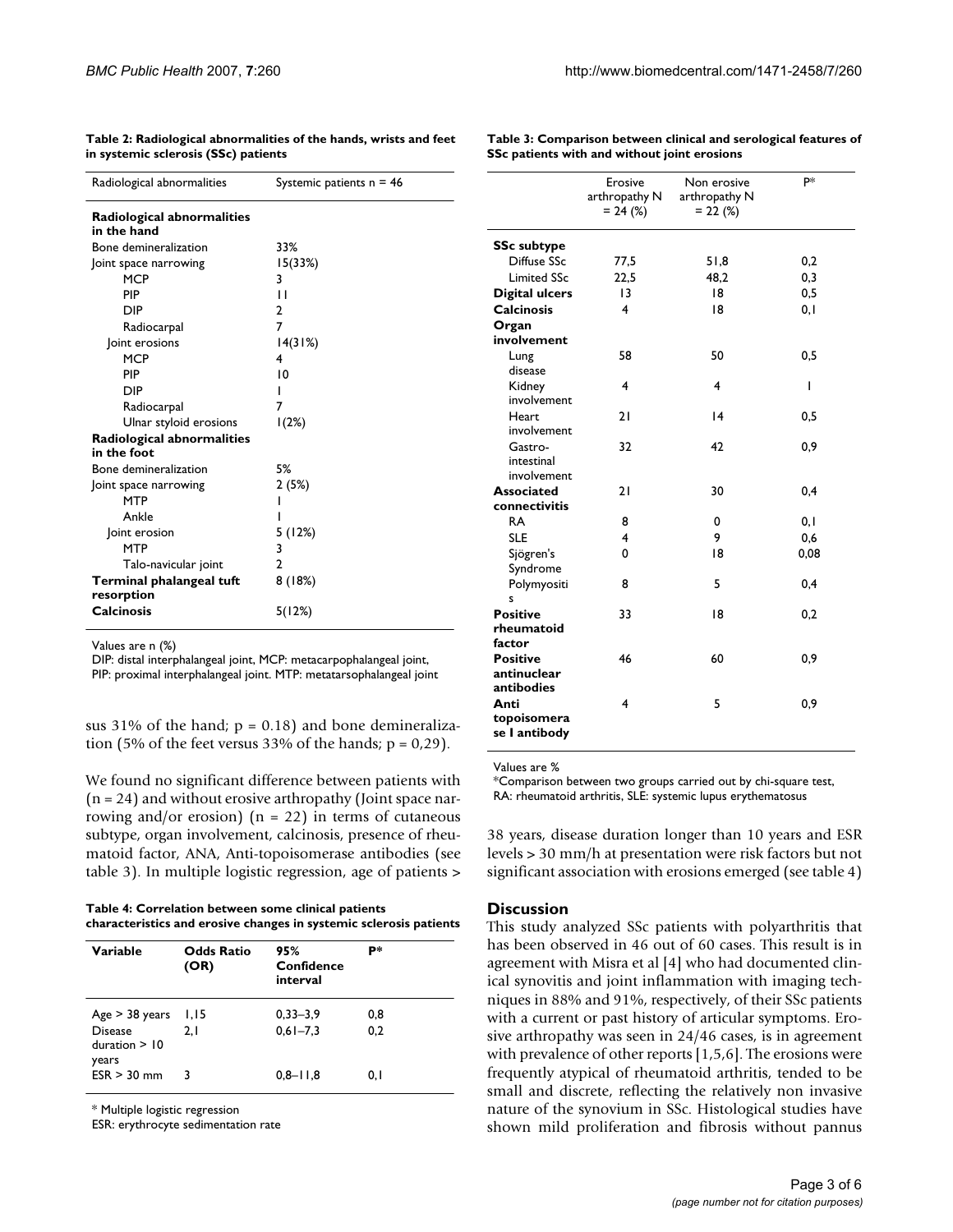

# Figure 2

X-ray of hand showing: a small and discrete lesion in the fourth metacarpo-phalangeal joint similar to early rheumatoïd arthritis.

formation [7]. The cause of erosions in SSc remains unclear and has been hypotesized a role of traction of tendons on demineralised bone or ischemic bone resorption [8,9]. Rabinowitz et al [10] reviewed the hand and wrist x-



#### Figure 3

X-ray of hands showing a joint space narrowing in the proximal inter phalangeal joint similar to erosive osteoarthritis.





X-ray of a left foot. Erosive lesion in the first metatarsophalangeal joint, and subluxation and erosion of the second proximal inter phalangeal joint similar to psoriatic arthritis.

rays of 24 patients with scleroderma. All had mild arthralgia or arthritis, and bone erosions were seen in 13 patients. The x-rays of 7 patients showed many features in common with rheumatoid arthritis.

A marked erosive lesions resembling rheumatoid arthritis may be observed in SSc patients [10]. In our study, the diagnosis of scleroderma in the two cases who had changes resembling those seen in rheumatoid arthritis was not in doubt. They had a proximal scleroderma changes considered to be the major manifestation of this disorder. An overlap syndrome can not be excluded in those cases. One third of our patients had positive test for rheumatoid factor. This may occur in 30 % of patients with scleroderma. Clark et al [11] found a correlation between inflammatory synovial biopsy appearances and the presence of rheumatoid factor in the serum or synovial fluid. Kellgren and Ball [12] believed that high titres of rheumatoid factor tended to occur in patients with proeminent articular features. However this was not confirmed by Rodnan [13] in his study of 29 patients. Recently Ingegnoli et al [14] found in 75 SSc patients a statistically significant association between the positivity of anti cyclic citrullinated peptide antibodies (anti CCP) and the presence of arthritis and marginal erosions. This may help to define the diagnosis of overlap syndrome SSc/RA and to facilitate diagnosis and appropriate treatment. Two thirds of our patients had ANA positivity. Prevalence of ANA in our series is lower than that reported in European studies [6,15], whereas is in agreement with a recent a Moroccan study [16]. We hypothesized that this may be due to etnic variability.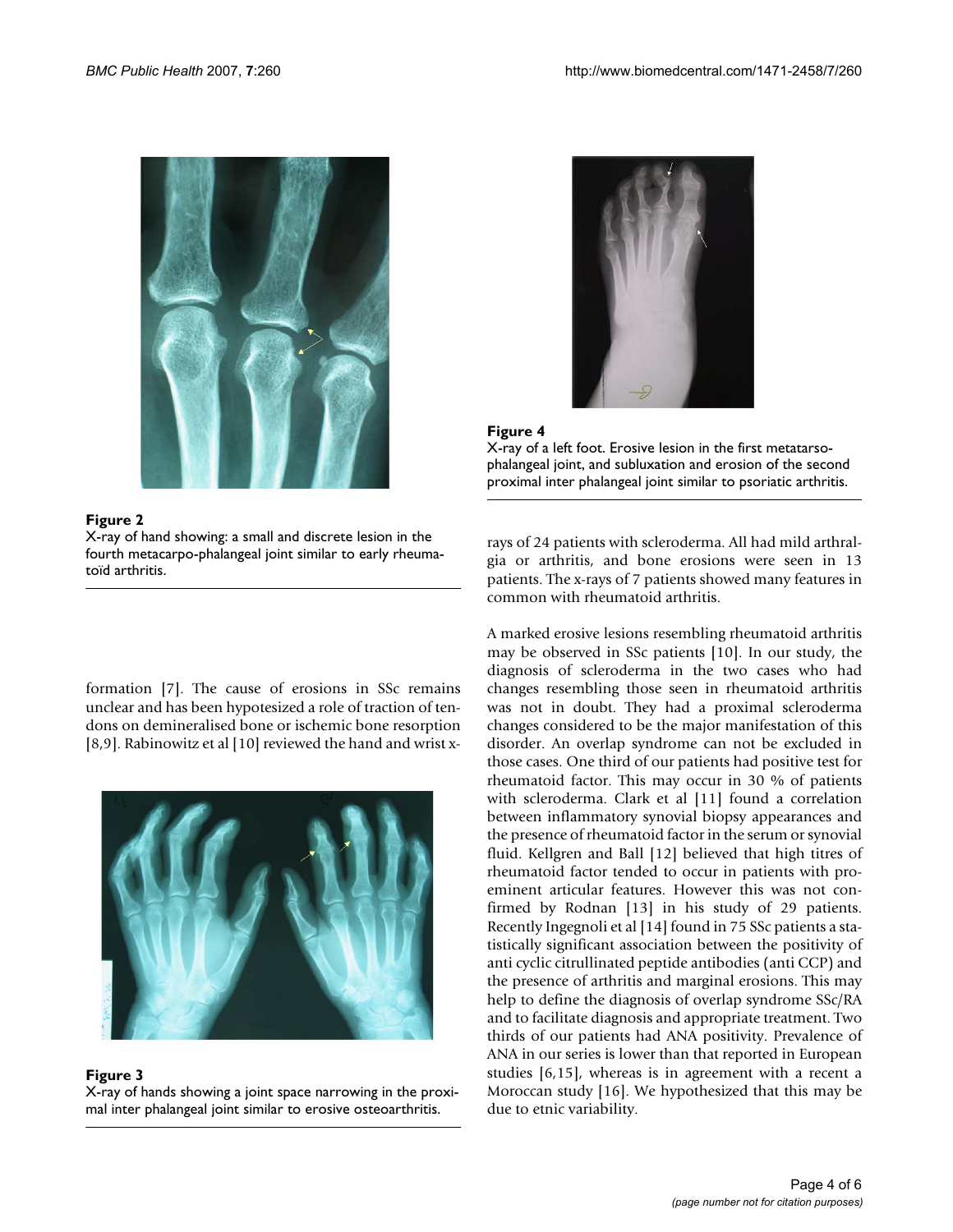In our study, the more frequent changes were joint space narrowing in PIP, that may be due to deformities of the fingers caused by soft tissue contractures. Instead the joint space narrowing of DIP joints were uncommon in contrast with Avouac et al [17] who described a higher frequency of changes. Many of those cases were associated with erosive changes and a radiological picture compatible with erosive osteoarthritis. However, the DIP lesions appear to be both deeper and more destructive than the usual picture of erosive osteoarthritis. Selective erosions of the first carpo-metacarpal joint has been described in scleroderma [9,18]. In this study, the PIP joint and radiocarpal joint were the most common site for erosions. An interesting finding in our patients was the difference between Feet and hand radiologic abnormalities that in agreement with *La Montagna* findings in his longitudinal study of 100 patients [6] confirms that the foot involvement is less frequent. Hand changes is generally observed at disease onset and remained nearly unchanged over time, foot changes began later and worsened with ongoing disease [6]. This contrast with rheumatoid arthritis patients in whom radiologic features occur earlier in the feet than in the hands, although the rate of damage progress similarly.

In Previous reported data, destructive arthropathy was associated to high C reactive proteine concentration (> 10 mg/l) suggesting that inflammatory articular involvement may partly account for the unusual inflammatory syndrome observed in SSc patients [17]. In our study, no relation was found between the occurrence of destructive arthropathy and age, organ involvement, calcinosis, associated connectivitis, presence of rheumatoid factor and antinuclear antibodies. In the multiple logistic regression analysis, higher ESR age > 38 years or disease duration > 10 years, were risk factors for occurrence of erosions but a not significant relationship was found, indicating that probably other factors may be considered.

Our study has many limitations; it was a retrospective study and analyzed a small number of patients. Large studies including patients with scleroderma and erosive arthropathy are required to confirm our results.

# **Conclusion**

We documented a high frequency of clinical synovitis in our SSc patients, and a relatively low prevalence of ANA in Moroccan SSc patients. Other studies on SSc patients with arthropathy are needed to confirm our results.

# **Competing interests**

The author(s) declare that they have no competing interests.

# **Authors' contributions**

FA and NH-H conceived the study and supervised its design, execution, and analysis and participated in the drafting and critical review of the manuscript. RA participated in the concept and design of the study, did data management and statistical analyses and participated in the drafting and critical review of the manuscript. LT and AS enrolled patients, participated in data acquisition and critical revision of the manuscript. FA wrote the paper, all authors read and approved the final manuscript.

# **Acknowledgements**

This study was financially supported by the university Mohamed V. Souissi.

#### **References**

- 1. Baron M, Lee P, Keystone E: **[The articular manifestations of pro](http://www.ncbi.nlm.nih.gov/entrez/query.fcgi?cmd=Retrieve&db=PubMed&dopt=Abstract&list_uids=7073343)[gressive systemic sclerosis \(scleroderma\).](http://www.ncbi.nlm.nih.gov/entrez/query.fcgi?cmd=Retrieve&db=PubMed&dopt=Abstract&list_uids=7073343)** *Ann Rheum Dis* 1982, **41(2):**147-52.
- 2. Subcommittee for Scleroderma Criteria of the American Rheumatism Association Diagnostic and Therapeutic Criteria Committee: **Preliminary criteria for classification of systemic sclerosis (scleroderma).** *Arthritis Rheum* 1989, **23:**581-90.
- 3. Le Roy EC, Black C, Fleischmajer R, Jablonska S, Kreig T, Medsger TA Jr, *et al.*: **[Scleroderma \(systemic sclerosis\): classification, sub](http://www.ncbi.nlm.nih.gov/entrez/query.fcgi?cmd=Retrieve&db=PubMed&dopt=Abstract&list_uids=3361530)[sets and pathogenesis.](http://www.ncbi.nlm.nih.gov/entrez/query.fcgi?cmd=Retrieve&db=PubMed&dopt=Abstract&list_uids=3361530)** *J Rheumatol* 1988, **15:**202-5.
- 4. Misra R, Darton K, Jewkes RF, Black CM, Maini RN: **[Arthritis in](http://www.ncbi.nlm.nih.gov/entrez/query.fcgi?cmd=Retrieve&db=PubMed&dopt=Abstract&list_uids=7582722) [scleroderma.](http://www.ncbi.nlm.nih.gov/entrez/query.fcgi?cmd=Retrieve&db=PubMed&dopt=Abstract&list_uids=7582722)** *Br J Rheumatol* 1995, **34(9):**831-7.
- 5. La Montagna G, Sodano A, Capurro V, Malesci D, Valentini G: **[The](http://www.ncbi.nlm.nih.gov/entrez/query.fcgi?cmd=Retrieve&db=PubMed&dopt=Abstract&list_uids=15378289) [arthropathy of systemic sclerosis: a 12 month prospective](http://www.ncbi.nlm.nih.gov/entrez/query.fcgi?cmd=Retrieve&db=PubMed&dopt=Abstract&list_uids=15378289) [clinical and imaging study.](http://www.ncbi.nlm.nih.gov/entrez/query.fcgi?cmd=Retrieve&db=PubMed&dopt=Abstract&list_uids=15378289)** *Skeletal Radiol* 2005, **34:**35-41.
- 6. La Montagna G, Baruffo A, Tirri R, Buono G, Valentini G: **[Foot](http://www.ncbi.nlm.nih.gov/entrez/query.fcgi?cmd=Retrieve&db=PubMed&dopt=Abstract&list_uids=11836657) [involvement in systemic sclerosis: a longitudinal study of 100](http://www.ncbi.nlm.nih.gov/entrez/query.fcgi?cmd=Retrieve&db=PubMed&dopt=Abstract&list_uids=11836657) [patients.](http://www.ncbi.nlm.nih.gov/entrez/query.fcgi?cmd=Retrieve&db=PubMed&dopt=Abstract&list_uids=11836657)** *Semin Arthritis Rheum* 2002, **31:**248-55.
- 7. RODNAN GP: **[The nature of joint involvement in progressive](http://www.ncbi.nlm.nih.gov/entrez/query.fcgi?cmd=Retrieve&db=PubMed&dopt=Abstract&list_uids=14493143) [systemic sclerosis \(diffuse scleroderma\).](http://www.ncbi.nlm.nih.gov/entrez/query.fcgi?cmd=Retrieve&db=PubMed&dopt=Abstract&list_uids=14493143)** *Ann Intern Med* 1962, **56:**422-439.
- 8. Catoggio LJ, Evison G, Harkness JAL, Madisson PJ: **[The arthropathy](http://www.ncbi.nlm.nih.gov/entrez/query.fcgi?cmd=Retrieve&db=PubMed&dopt=Abstract&list_uids=6335854) [of systemic sclerosis \(scleroderma\); comparison with mixed](http://www.ncbi.nlm.nih.gov/entrez/query.fcgi?cmd=Retrieve&db=PubMed&dopt=Abstract&list_uids=6335854) [connective tissue disease.](http://www.ncbi.nlm.nih.gov/entrez/query.fcgi?cmd=Retrieve&db=PubMed&dopt=Abstract&list_uids=6335854)** *Clin Exp Rheumatol* 1983, **1:**101-12.
- 9. Generini S, Fiori G, Moggi PA, Matucci-Cerinic M, Cagnoni M: **Systemic sclerosis.** In *A clinical overview. Rheuma Derm* Mallia and Uitto: New York; 1999:73-83.
- 10. Rabinowitz JG, Twersky J, Guttadauria M: **Similar bone manifestations of scleroderma and rheumatoid arthritis.** *Radiology* 1974, **121:**35-44.
- 11. Clarck JA, Winkelmann RK, Mc Duffie FC, Ward LE: **[Synovial tissue](http://www.ncbi.nlm.nih.gov/entrez/query.fcgi?cmd=Retrieve&db=PubMed&dopt=Abstract&list_uids=5546414) [changes and rheumatoid factors in scleroderma.](http://www.ncbi.nlm.nih.gov/entrez/query.fcgi?cmd=Retrieve&db=PubMed&dopt=Abstract&list_uids=5546414)** *Mayo Clin Proc* 1971, **46:**97-103.
- 12. Kellgren JH, Ball J: **Clinical significance of the rheumatoid serum factor.** *Br Med J* 1959, **i:**523-31.
- 13. Rodnan GP, Medsger TA: **The rheumatic manifestations of progressive systemic sclerosis (scleroderma).** *Clin Ortop* 1968, **8:**81-93.
- 14. Ingegnoli F, Galbiati V, Zeni S, Meani L, Zahalkova L, Lubatti C, Soldi A, Paresce E, Murgo A, Crapanzano C, Fantini F: **[Use of antibodies](http://www.ncbi.nlm.nih.gov/entrez/query.fcgi?cmd=Retrieve&db=PubMed&dopt=Abstract&list_uids=16670827) [recognizing cyclic citrullinated peptide in the differential](http://www.ncbi.nlm.nih.gov/entrez/query.fcgi?cmd=Retrieve&db=PubMed&dopt=Abstract&list_uids=16670827) [diagnosis of joint involvement in systemic sclerosis.](http://www.ncbi.nlm.nih.gov/entrez/query.fcgi?cmd=Retrieve&db=PubMed&dopt=Abstract&list_uids=16670827)** *Clin Rheumatol* 2007, **26(4):**510-4.
- 15. Maione S, Cuomo G, Giunta A, Tanturri de Horatio L, La Montagna G, Manguso F, Alagia I, Valentini G: **[Echocardiographic altera](http://www.ncbi.nlm.nih.gov/entrez/query.fcgi?cmd=Retrieve&db=PubMed&dopt=Abstract&list_uids=15846587)[tions in systemic sclerosis: a longitudinal study.](http://www.ncbi.nlm.nih.gov/entrez/query.fcgi?cmd=Retrieve&db=PubMed&dopt=Abstract&list_uids=15846587)** *Semin Arthritis Rheum* 2005, **34(5):**721-7.
- 16. Admou B, Arji N, Seghrouchni F, Missoum H, El Fenniri L, Amghar S, El Aouad R: **[Low prevalence of anti-centromere antibodies in](http://www.ncbi.nlm.nih.gov/entrez/query.fcgi?cmd=Retrieve&db=PubMed&dopt=Abstract&list_uids=17502303) [scleroderma in Morocco \(about 272 cases\).](http://www.ncbi.nlm.nih.gov/entrez/query.fcgi?cmd=Retrieve&db=PubMed&dopt=Abstract&list_uids=17502303)** *Ann Biol Clin (Paris)* 2007, **65(3):**291-7.
- 17. Avouac J, Guerini H, Wipff J, Assous N, Chevrot A, Kahan A, Allanore Y: **[Radiological hand involvement in systemic sclerosis.](http://www.ncbi.nlm.nih.gov/entrez/query.fcgi?cmd=Retrieve&db=PubMed&dopt=Abstract&list_uids=16414976)** *Ann Rheum Dis* 2006, **65:**1088-92.